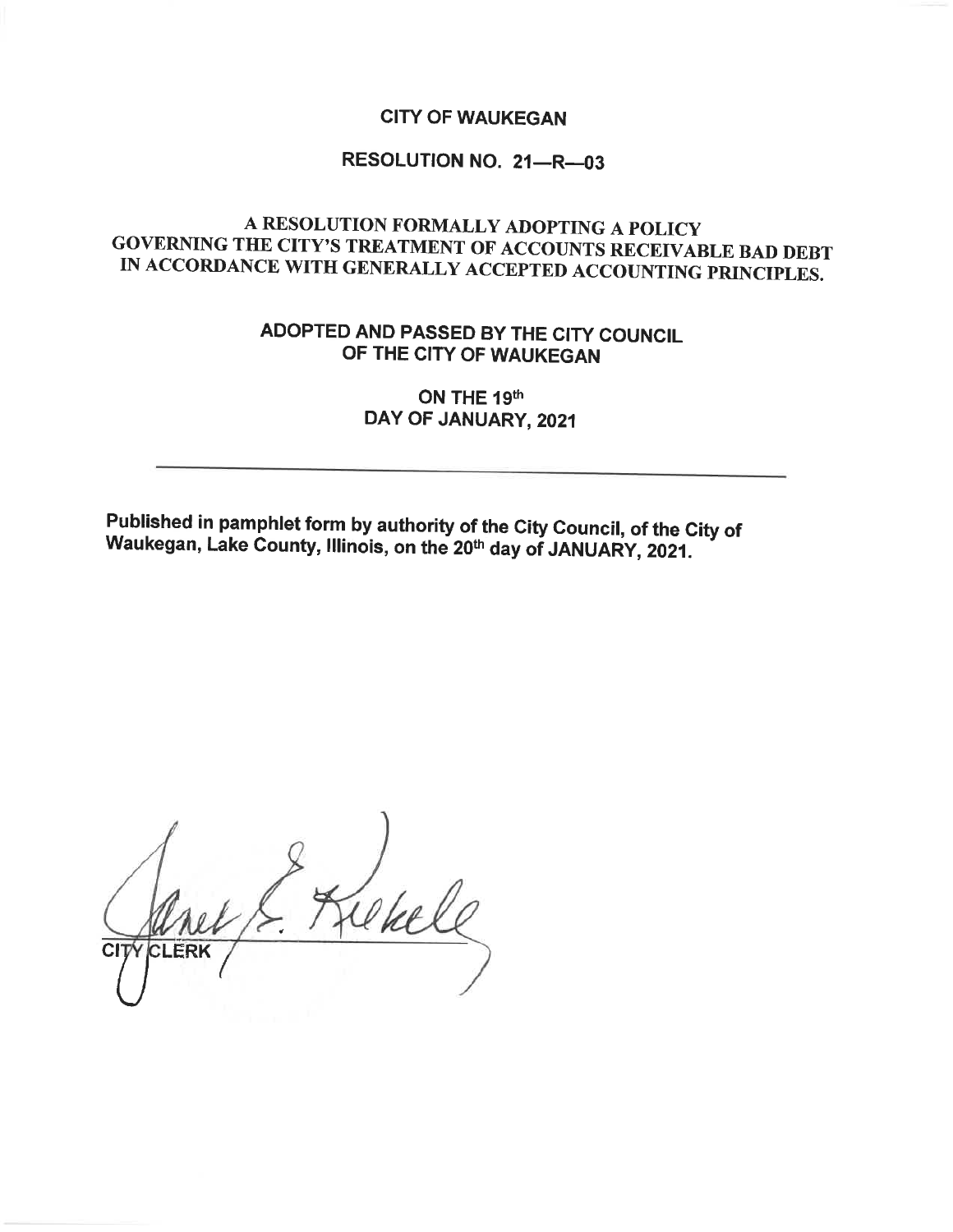#### **RESOLUTION NO. 21-R-03**

### A RESOLUTION FORMALLY ADOPTING A POLICY GOVERNING THE CITY'S TREATMENT OF ACCOUNTS RECEIVABLE BAD DEBT IN ACCORDANCE WITH GENERALLY ACCEPTED ACCOUNTING PRINCIPLES.

WHEREAS, the City of Waukegan recognizes the importance of establishing accounts receivables controls, processes, and procedures for services provided including billing timeframe, dollar thresholds, use of collection services, write-off of bad debt, receivables aging analysis, and decision-making authority; and

WHEREAS, the City of Waukegan wishes to ensure Accounts Receivables are not overstated and are fairly presented in its annually audited, public financial statements; and

WHEREAS, the City of Waukegan desires to comply with Generally Accepted Accounting Principles (GAAP) on bad debt; and

WHEREAS, the City of Waukegan does not have a formalized policy regarding the accounting for bad debt expense invoiced via the water, sewer and miscellaneous accounts receivables system; and

WHEREAS, only the City Council has the authority to establish policy regarding the recognition of uncollectable accounts;

NOW, THEREFORE, BE IT RESOLVED BY THE CITY COUNCIL OF THE CITY OF WAUKEGAN, LAKE COUNTY, ILLINOIS that the Accounts Receivable Bad Debt policy, hereto attached as Exhibit A, and fully incorporated as if fully set forth here, is hereby adopted and shall become effective May 1, 2021.

Passed and Approved on this 19th Day of JANUARY  $2021$ 

EL D. CUNNINGH

Y CLERK JANET E. KILKELL<sup>.</sup> **CVI** 

AYE: Ald Rivera, Ald Florian, Ald Taylor, Ald Bolton, Ald Seger, Ald Moisio, Ald Kirkwood, Ald Newsome, Ald Turner.

NAY: None.

**ABSENT:** None.

**ABSTAIN:** None.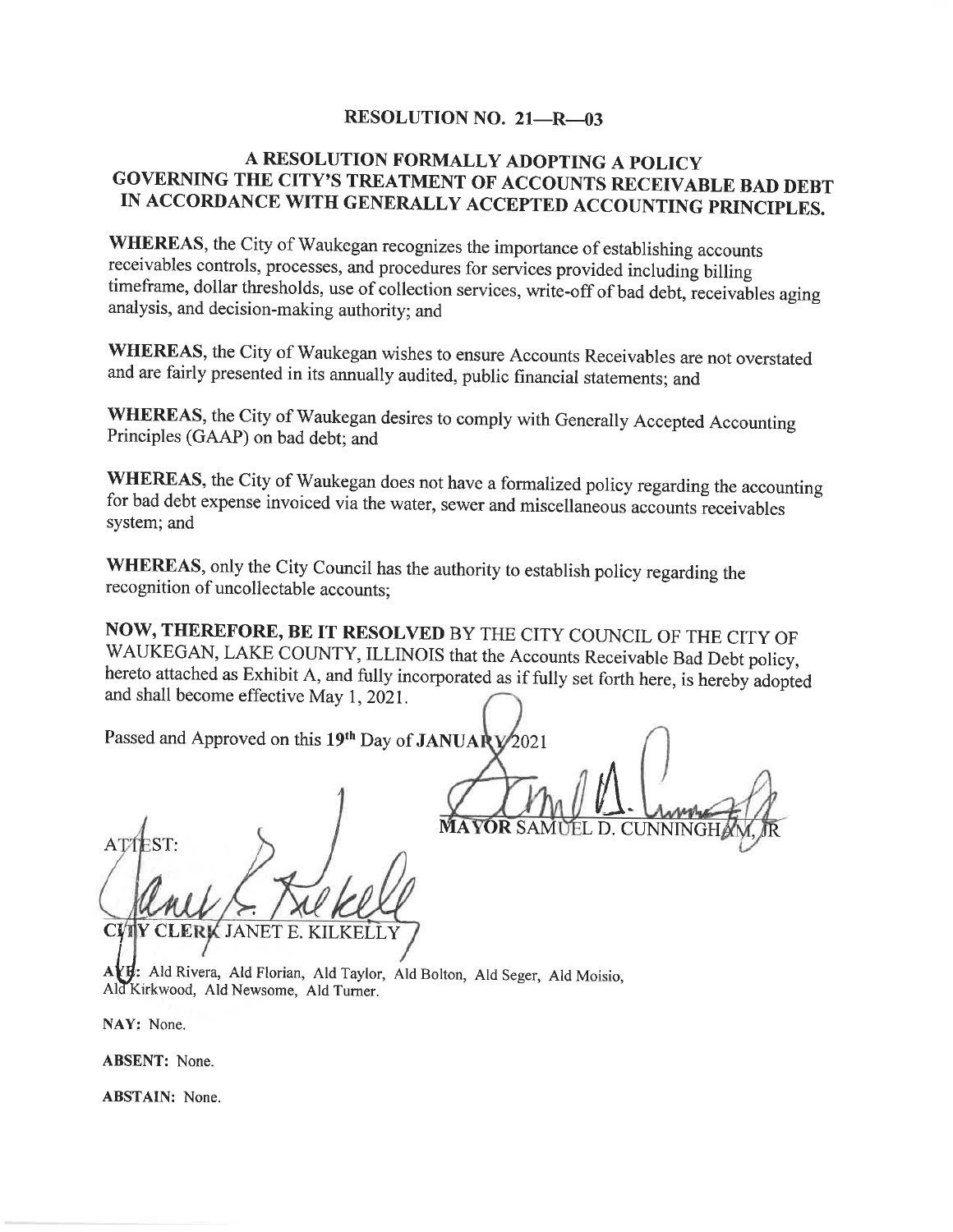

**ACCOUNTS RECEIVABLES BAD DEBT POLICY** Effective May 1, 2021 Adopted by City of Waukegan Resolution No. 21-R-03

The City of Waukegan Finance Department bills customers for services provided, including, but not limited to: usage of water; water & sewer; various license and renewal fees; lease or rental agreements; off-duty police services; and the sale of certain commodities to other governmental agencies (i.e. road salt, fuel). Revenue is recognized and recorded when the customer is invoiced and a related account receivable balance is recorded in accordance with Generally Accepted Accounting Principles (GAAP). This policy establishes the criteria and procedures to be followed to designate receivable accounts as uncollectible and to remove such accounts from the general ledger account fund balance (e.g. writing the debt off). This Policy does not cover receivables handled by third-party billing services (e.g. ambulance services), nor does this policy cover debts outstanding to the City as a result of citations issued by the Building Department or Police Department (e.g. Red Light Tickets).

#### 1) Water & Sewer Customer Accounts

- a. Active accounts
	- i. Active accounts follow the billing schedule as outlined in Chapter 24 Water and Sewers, Article IV – Rates and Charges, Sec. 24-215- Billing.
	- ii. The billing schedule outlines billing, penalties for late payments, notices for water disconnection based on non-payment and water termination dates.
	- iii. Active accounts with minimum billing and zero consumption for six months or longer whose water service has been, or can be, disconnected for non-payment will have their account finalized to generate a final bill.
- b. Final Accounts
	- i. An account is considered final when a customer is moved out of a service location.
	- ii. Finalized accounts with balances outstanding 60 days or more will receive a late notice notifying the account holder of the past due balance and due date.
	- iii. Finalized accounts with balances outstanding 90 days or more are deemed doubtful accounts and are subject to the following procedures.
		- 1. The account will be flagged "Sent to Collection" in the payment history ledger.
		- 2. The balances will be moved from "Accounts Receivable" to "Doubtful Account" for accounting purposes.
	- iv. Finalized accounts with balances outstanding 365 days or more will be deemed "uncollectible" and subject to the following procedures. The account will be flagged "Balances Written Off" in the payment history ledger, and the balances will be moved from "Doubtful Account" to "Bad Debt Write Off" for accounting purposes.
- 2) Miscellaneous Accounts Receivables
	- a. Accounts outstanding 60 days or more from the time of invoice shall have a written collection notice mailed to the accounts last known mailing address.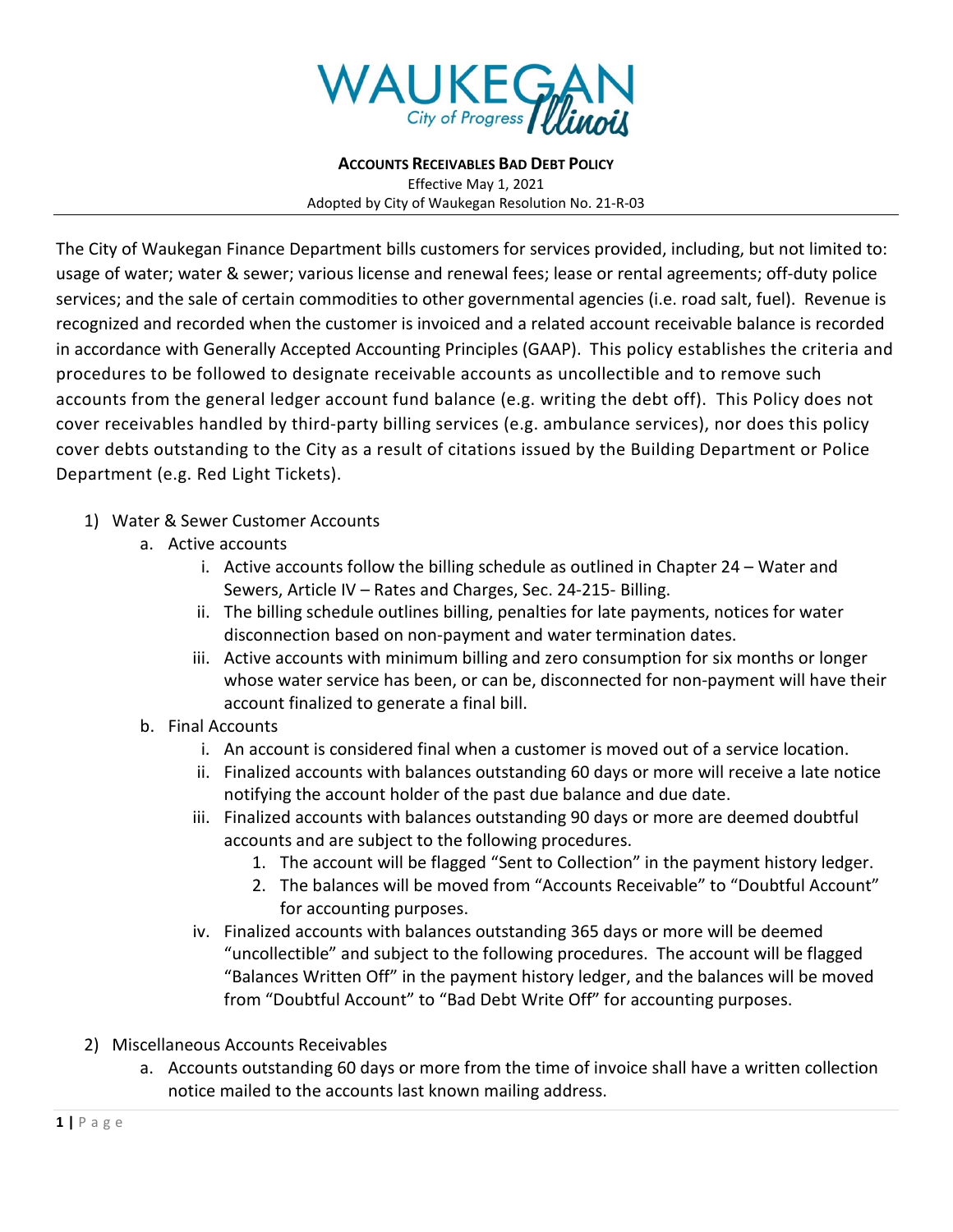- i. If full payment or an acceptable repayment plan agreement is not arranged within 60 days of the first collection notification date, the debt will be deemed doubtful.
- b. Accounts outstanding 120 days or more at the end of each fiscal quarter that are deemed "doubtful accounts" and subject to the following procedures:
	- 1. The account will be flagged "Sent to Collection" in the payment history ledger.
	- 2. The balances will be moved from "Accounts Receivable" to "Doubtful Account" for accounting purposes.
- c. Accounts outstanding 365 days or more at the end of each fiscal quarter are deemed "uncollectible" and subject to the following procedures:
	- i. The account will be flagged "Balances Written Off" in the payment history ledger, and the balances will be moved from "Doubtful Account" to "Write Off" for accounting purposes.
- 3) The write-off of an uncollected account is a bookkeeping entry only and does not relieve the debtor from financial responsibility to the City. Although the uncollected account has been removed from the books, the uncollected amount is not forgiven. The City may still have a claim against the debtor and can still seek legal remedy (e.g., sue for collection in a court of law). Alternatively, the debtor can still pay on the account.
- 4) Bankruptcy and Foreclosure Notifications
	- a. Upon written initial bankruptcy notification, all collection activity will cease per the automatic stay provision required by bankruptcy regulations for a period of ninety (90) days. The account will be flagged "Bankruptcy Pending" in the payment history ledger, and the balance will be moved to "Bankruptcy Pending" for accounting purposes.
		- i. If the debtor does not provide evidence of a bankruptcy filing within ninety (90) days of the date of the initial notification, normal collection activity will resume.
		- ii. Upon receipt of the final, written determination of the bankruptcy petition from the United States Bankruptcy Court, one of the following will occur:
			- 1. The debt will be discharged, which prohibits any collection of the debt from the City, and if applicable, a new account established for the customer.
			- 2. In the case of a dismissal or a discharge that includes non-dischargeable debt due to the City, the portion of the non-dischargeable debt will be reinstated on the account and collection efforts will resume.
			- 3. The account will be flagged "Discharged Debt" in the payment history ledger, and the balances will be moved from "Bankruptcy Pending" to "Discharged Debt" for accounting purposes.
	- b. Properties which transfer ownership following a formal foreclosure process are subject to the City's Closing Letter process.
		- i. Properties purchased via Lake County tax sale foreclosure will be flagged as "Foreclosure Pending" in the payment history ledger. Once the new owner provides sufficient documentation proving the property was acquired via a tax sale conducted by Lake County, the past due balances will be changed to "Discharged Debt" and collection efforts will cease.
		- ii. Properties which are purchased in private transaction or at foreclosure auction via the Lake County Sheriff's Office will not automatically qualify for discharge of past due balance; however, the new owner may petition for partial or full discharge of past due